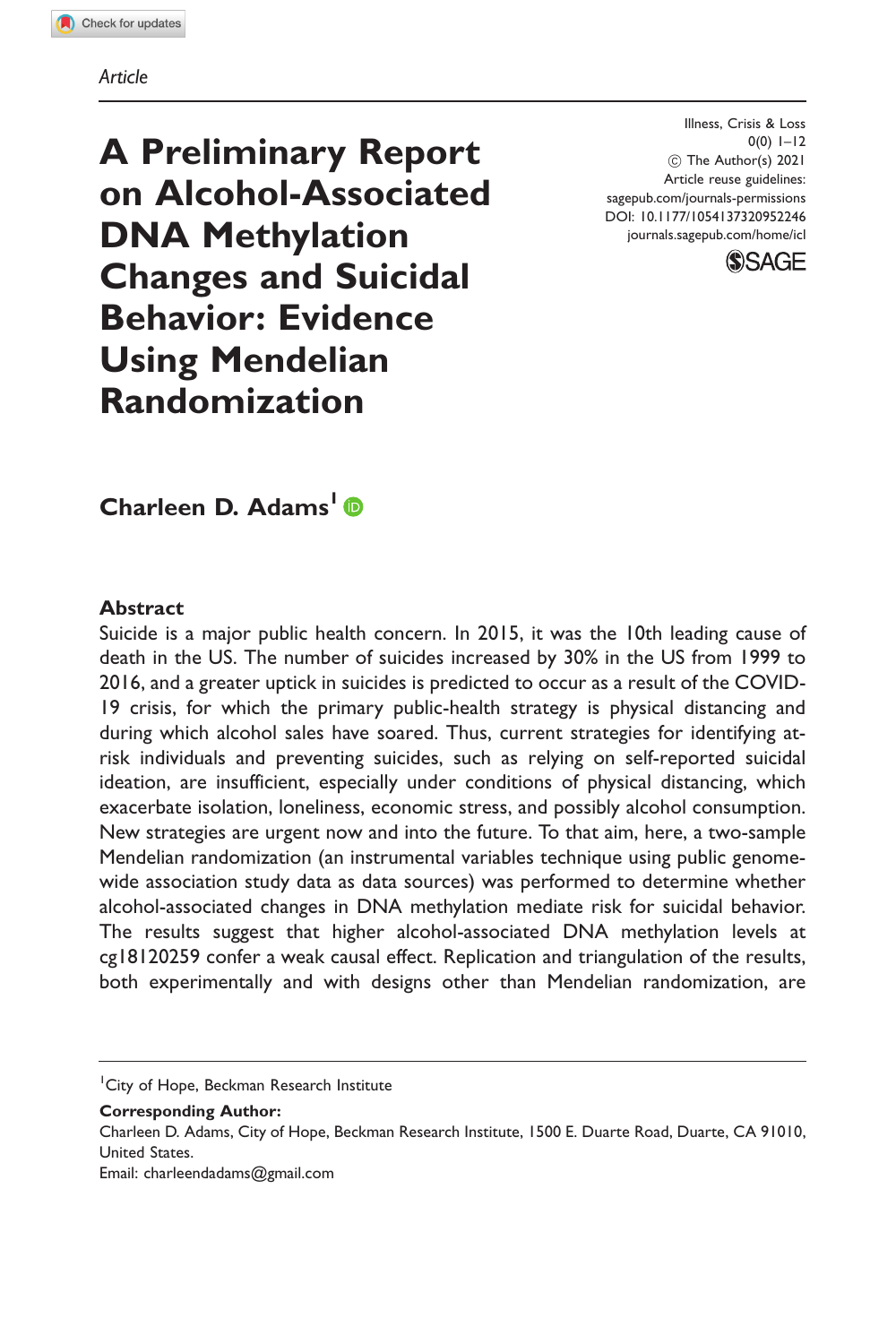needed. If the findings replicate, the information might be utilized to raise awareness about the biological links between alcohol and suicide and possibly explored as a biomarker of risk, perhaps especially for early detection of those who may not selfreport suicidal intent.

### Keywords

DNA methylation, Mendelian randomization, alcohol, suicidality, VEGF

Suicide is a major public health concern. In 2015, it was the 10th leading cause of death in the US. The number of suicides increased by 30% in the US from 1999 to 2016, and a greater uptick in suicides is predicted to occur as a result of the COVID-19 crisis (Reger et al., 2020), for which the primary public-health strategy is physical distancing and during which alcohol sales have soared (Bremner, 2020). Thus, current strategies for identifying individuals at-risk for suicide are insufficient, especially under conditions of physical distancing, which exacerbate isolation, loneliness, economic stress, and possibly alcohol consumption (Garcia-Alvarez et al., 2020). For instance, one common tool for assessing risk for suicide relies on self-reported suicidal ideation. However, about 75% of those who die by suicide express no documented suicidal intent (Schuck et al., 2019). Novel strategies for early detection of those at risk for suicide and for its prevention are, therefore, urgently needed now and into the future.

To that aim, the present paper uses Mendelian randomization (MR) to investigate whether alcohol-associated changes in DNA methylation cause suicidal behavior and considers possibilities that could explain the findings, including vertical, horizontal, and confounding pleiotropy (Figure 1). Specifically, alcohol consumption is a strong risk factor for suicide (Borges et al., 2017) and is associated with changes in DNA methylation (Xu et al., 2019) and chronic inflammation (Wang et al., 2010), both of which may play a role in the pathophysiology of suicidality. For instance, lower plasma concentrations of vascular endothelial growth factor (VEGF) have been documented for suicide attempters versus controls (Isung et al., 2012). Thus, a better understanding of these relationships could strengthen our understanding of the pathophysiology of suicidality, which could amplify efforts to increase awareness of the biological link between alcohol and suicide and possibly lead to the development of novel biomarkers for detecting at-risk individuals.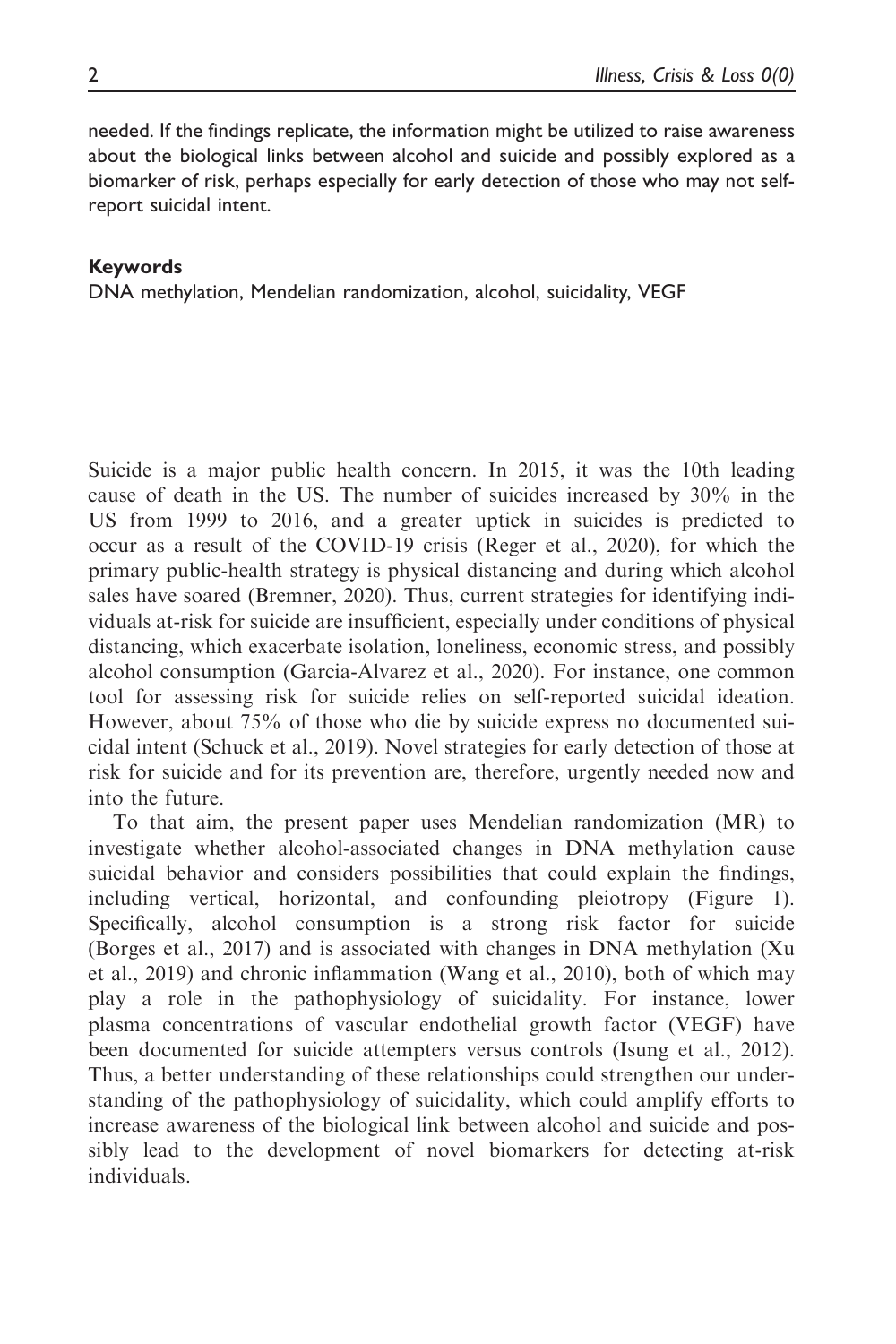

Figure 1. Possible pathways that might explain pleiotropy between DNA methylation, VEGF levels, and suicidal behavior. The pathways depicted here do not preclude confounding by unmeasured traits. "CpG" denotes a site in the genome where a cytosine nucleotide is followed by a guanine nucleotide in the linear sequence of bases. CpGs can be methylated and their levels measured.

## Conceptual Framework

MR is an instrumental variables technique, heuristically analogous to a randomized-controlled trial (RCT). It uses genetic variants (typically singlenucleotide polymorphisms, SNPs) strongly associated with traits in statistical models instead of traits themselves. Doing so avoids most environmental sources of confounding and averts reverse causation (Davey Smith & Ebrahim, 2003; Hemani, Bowden et al., 2018; Schooling et al., 2013). Two-sample MR is an extension of the procedure that uses summary statistics from two genome-wide association (GWA) studies (Bowden et al., 2015; Burgess et al., 2013; Burgess & Thompson, 2017; Davey Smith & Hemani, 2014; Hemani, Zheng, et al., 2018; Johnson, 2012). For example, the causal effect of DNA (CpG) methylation on suicidality can be assessed as follows (Figure 2): Estimates of the SNP-CpG associations  $(\hat{\beta}_{ZX})$  can be calculated in Sample 1, a GWA study of DNA methylation levels (SNPs strongly associated with CpG levels are termed methylation quantitative trait loci (mQTL)). The association between these same SNPs and suicidality ( $(\hat{\beta}_{ZY})$  can then be estimated in a GWA study of a suicidality phenotype (Sample 2). These estimates can be combined into Wald ratios  $(\hat{\beta}_{XY}=\hat{\beta}_{ZY}/\hat{\beta}_{ZX})$  to produce a causal estimate of CpG methylation on suicidality.

## Mendelian Randomization Assumptions

Three assumptions must hold for MR to be valid: (i) the SNPs acting as the instrumental variables must be strongly associated with the exposure; (ii) the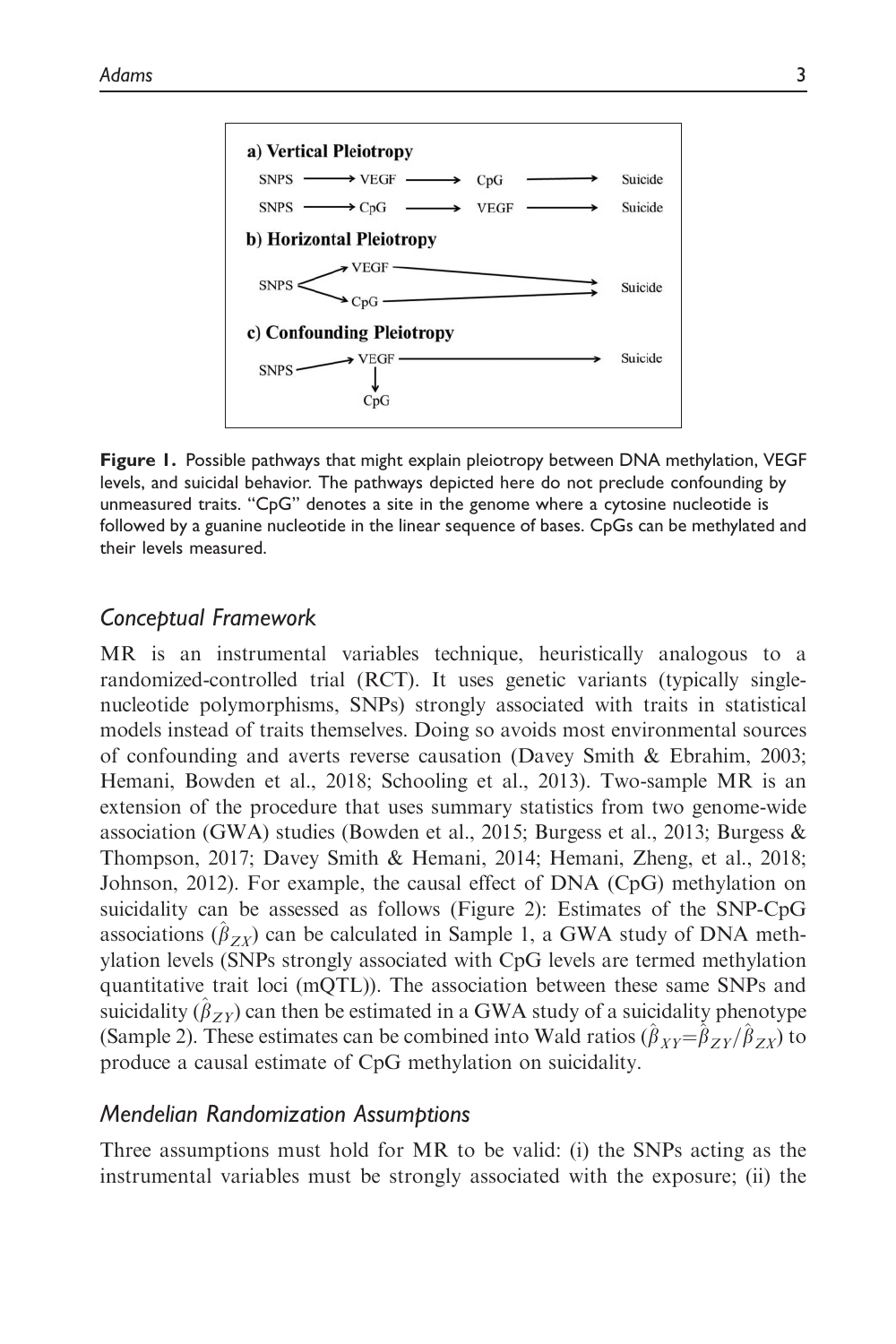

Figure 2. Two-sample MR depicting the use of methylation quantitative trait loci (mQTL) to instrument DNA methylation (CpG) levels (Sample 1) to test the effect of alcohol-associated DNA methylation changes on suicidality. mQTL identified in Sample 1  $(\hat{\beta}_{ZX)}$  are extracted from Sample 2 ( $\beta_{ZY}$ ). The effect estimates are combined into Wald ratios ( $\beta_{XY}=\beta_{ZY}/\beta_{ZX}$ ).

instrumental variables must be independent of confounders of the exposure and the outcome; and (iii) the instrumental variables must be associated with the outcome only through the exposure (Bowden et al., 2015; Didelez  $\&$ Sheehan, 2007).

# **Methods**

70 CpGs associated with alcohol consumption in 1,135 European American male veterans were extracted from the manuscript by Xu et al. (2019) (Supplementary Table 3) (Xu et al., 2019). To determine whether the CpGs were associated with cis-methylation quantitative trait loci (mQTLs), the list of 70 CpGs were uploaded to the mQTL database [\(http://www.mqtldb.org/\)](http://www.mqtldb.org/) (Gaunt et al., 2016), revealing that 8/70 CpGs have cis-mQTLs associated with them at genome-wide significance  $(P < 5 \times 10^{-8})$  (Supplementary Tables 4 and 5). Trans-mQTLs were excluded. Summary statistics for these eight CpGs functioned as data sources for SNP-CpG associations and used in two-sample Mendelian randomization (MR). For each of the eight CpG instruments, only cis-mQTLs that were independent (those not in linkage disequilibrium, LD;  $R^2$  < 0.01) were kept.

A genome-wide association (GWA) study performed by the Neale Lab (2017) on UK Biobank data field 41205 (Collins, 2012; Sudlow et al., 2015) for ICD-9 code E9500 ("suicide, self-inflicted poisoning by analgesics, antipyretics, antirheumatics") was accessed via MR-Base ([http://www.mrbase.org/\)](http://www.mrbase.org/) (Hemani, Zheng, et al., 2018) and served as the outcome data source for the SNPsuicidality associations (sample  $size = 462,859$  of which 151 were cases). Harmonized SNP-CpG and SNP-outcome associations were analyzed as Wald ratios or combined with the inverse-variance weighted (IVW) method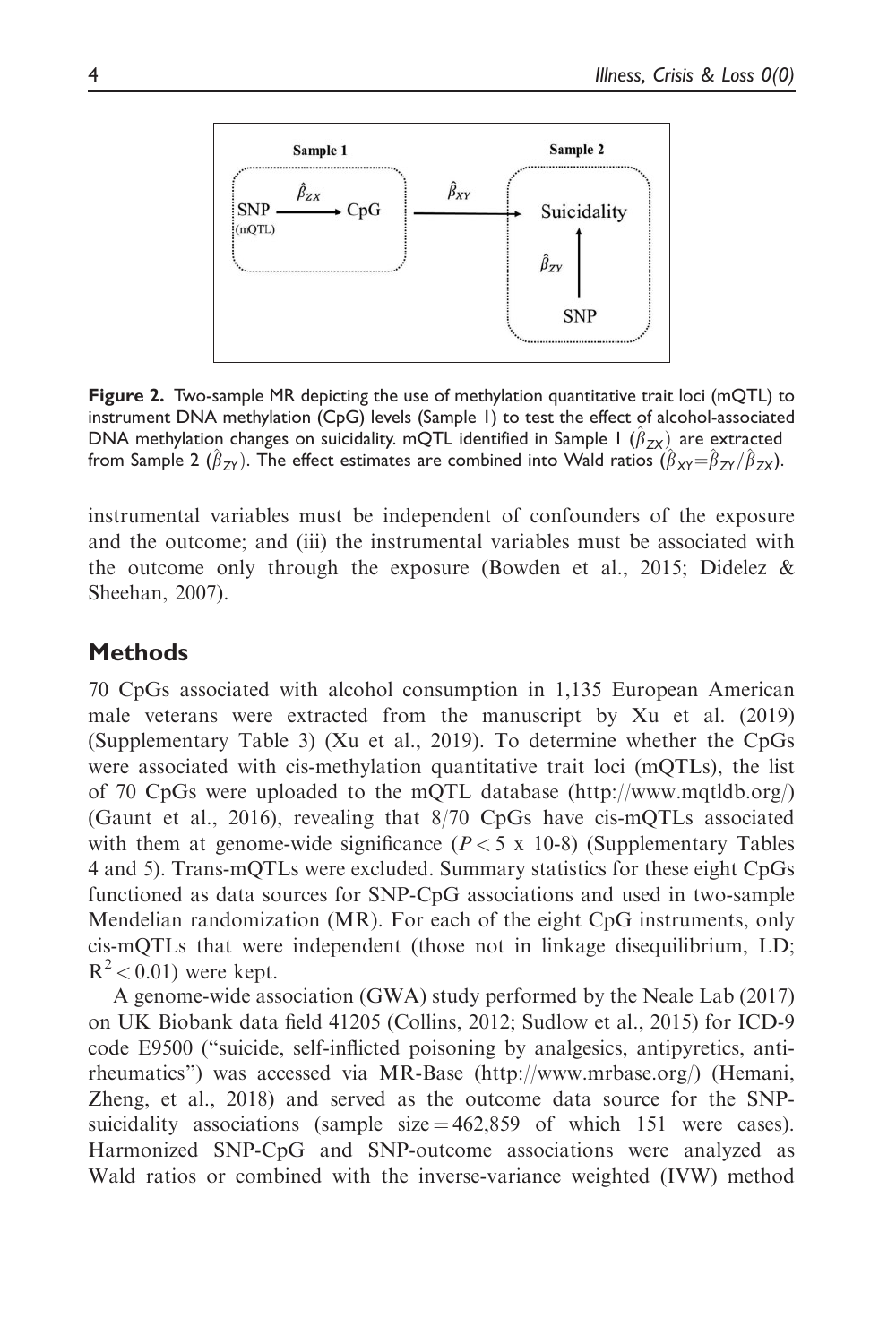when more than one SNP instrumented a CpG site (Figure 2). This was done within the "TwoSampleMR" package (Hemani, Zheng, et al., 2018). To correct for running eight tests, a Bonferroni threshold was set to  $P < 0.006$  (0.05/8). Analyses were performed in in R version 3.5.2 (R Core Team, 2013).

## Sensitivity Analyses

None of the DNA methylation instruments contained a sufficient number of SNPs to perform typical MR sensitivity analyses for pleiotropy, such as MR-Egger regression. To address this, a second two-sample MR was run as a replication for each instrument using a different UK Biobank ICD-9 code for a closely related suicidality phenotype (E9503: "suicide and self-inflicted poisoning by tranquillizers, other psychotropic agents"; sample size  $=$  462,569 of which 141 are cases). In addition, PhenoScanner, a curated database of GWA studies containing SNP-phenotype associations, was used to ascertain potential pleiotropic confounders for the SNP instrument for cg18120259 (rs9472155) (Kamat et al., 2019; Staley et al., 2016). PhenoScanner revealed that the SNP instrumenting cg18120259 (rs9472155) is associated with VEGF, altered levels of which have been documented in those who attempt suicide. Therefore, to investigate the possibility that alcohol-induced DNA methylation at cg18120259 is confounded by the influence of VEGF, an MR of VEGF levels on suicidality was performed as a sensitivity test. For this, an instrument for circulating VEGF levels was constructed from a GWA study of 3,527 individuals of European descent in the Framingham Heart Study (Debette et al., 2011).

The number of cases of suicide are small in the outcome GWA studies. To probe the possibility that outcome GWA studies with few cases of suicide could be used with biologically probable hypotheses, a final sensitivity test was performed among those who consume alcohol. In the UK Biobank, those who indicated they consumed alcohol were asked how frequently they drank with meals (data field 1618; sample size 172,454). An MR of frequency of drinking with meals on suicidality was run using a GWA study for ICD-9 code E9509: "Suicide and self-inflicted poisoning by other/unspecified solid and liquid substances" (the suicidality GWA study was performed by the Neale Lab, 2017).

The same methods for instrument construction listed above for the DNA methylation instruments were used to instrument VEGF levels and frequency of alcohol consumed with meals.

## Instrument Strength

*F*-statistics, which provide a measure of instrument strength, and  $\mathbb{R}^2$  statistics (how much variance in a trait is explained by an instrument) (Burgess  $\&$ Thompson, 2011) were calculated for each primary test (Table 1). F-statistics  $\langle 10 \text{ are weak}$  (Pierce & Burgess, 2013). All instruments used in this analysis are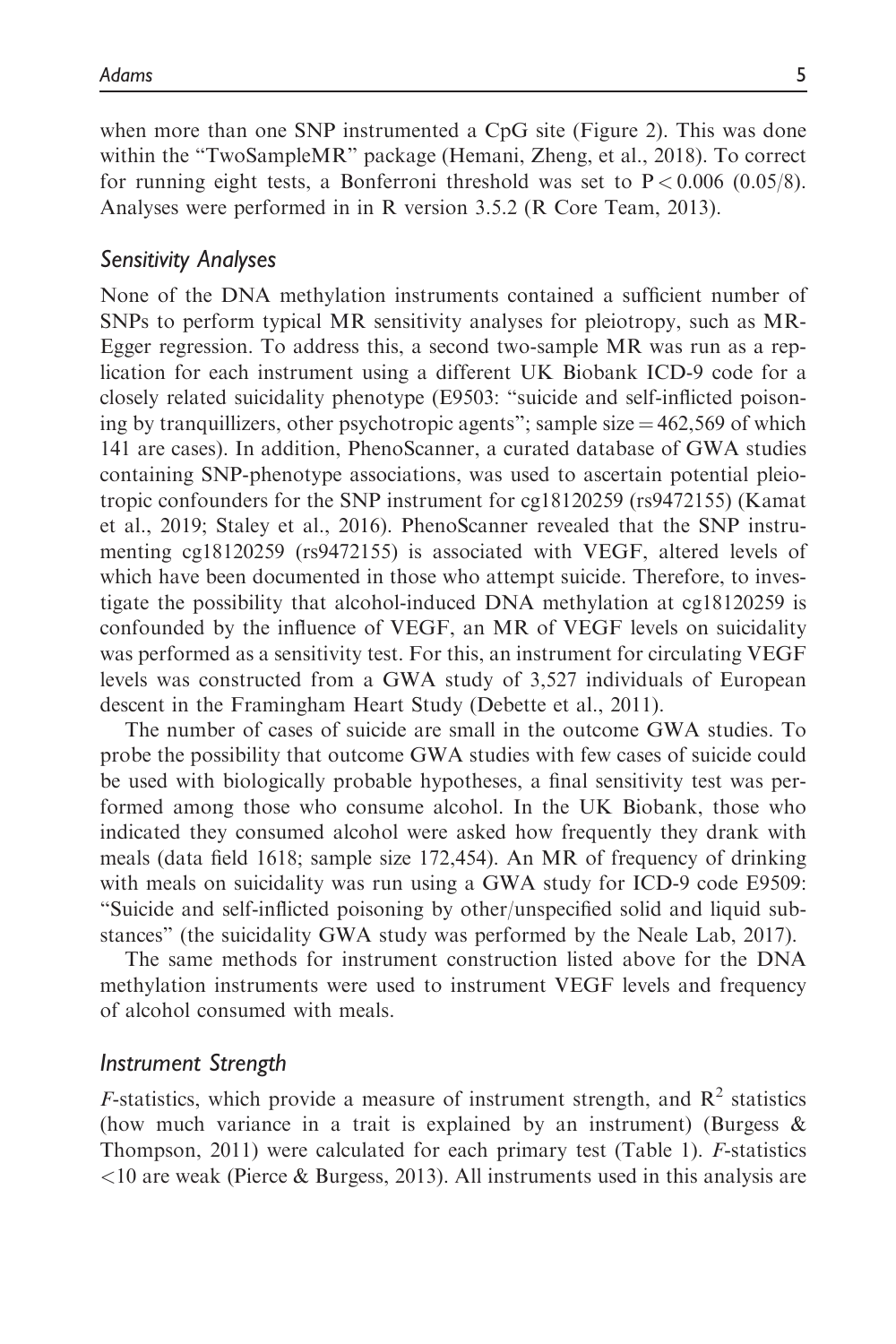| Trait                          | $R^2$ | F-statistic |
|--------------------------------|-------|-------------|
| cg18120259                     | 0.03  | 32          |
| cg02583484                     | 0.03  | 35          |
| cg07626482                     | 0.04  | 42          |
| cg14476101                     | 0.18  | 252         |
| cg16246545                     | 0.15  | 199         |
| cg26170244                     | 0.01  | 17          |
| cg11701312                     | 0.03  | 35          |
| cg06469895                     | 0.02  | 27          |
| <b>VEGF</b>                    | 0.40  | 794         |
| Frequency of drinks with meals | 0.003 | 38          |

### Table 1. Instrument Strength.

aptly strong. Detailed characteristics of the SNP instruments are available in Supplementary Tables 6 to 14, and 16.

## Data Availability

All data sources are publicly available. The data for the Xu et al. (2019) instrument of alcohol-associated DNA methylation levels (Xu et al., 2019) and the data for the VEGF instrument (Debette et al., 2011) were obtained directly from the supplementary files accompanying their primary papers. The remaining data used for these analyses are accessible within MR-Base<http://www.mrbase.org/> (Hemani, Zheng, et al., 2018). Template code for performing these analyses is also available through the MR-Base app.

# Results

Higher alcohol-associated methylation at cg18120259 is suggestively weakly causal for suicide (OR per beta-level increase in DNA methylation: 1.0005; 95% CI 1.0002, 1.0008;  $P = 0.001$ ). These findings replicated with a sensitivity test using a closely related ICD-9 outcome GWA study for suicidality (OR per beta-level increase in DNA methylation: IVW: 1.0003; 95% CI 1.00003, 1.0007;  $P = 0.03$ ). None of the seven remaining CpGs showed evidence for causality (Table 2).

# Sensitivity Analyses

The sensitivity analysis of circulating VEGF levels on risk for suicide was null (Table 3): IVW estimate 1.0000, 95% CI 0.9999, 1.0001;  $P = 0.6776$ ). The sensitivity analysis for frequency of alcohol consumed with meals on risk for suicide demonstrates a causal effect for more drinks consumed (OR for suicide per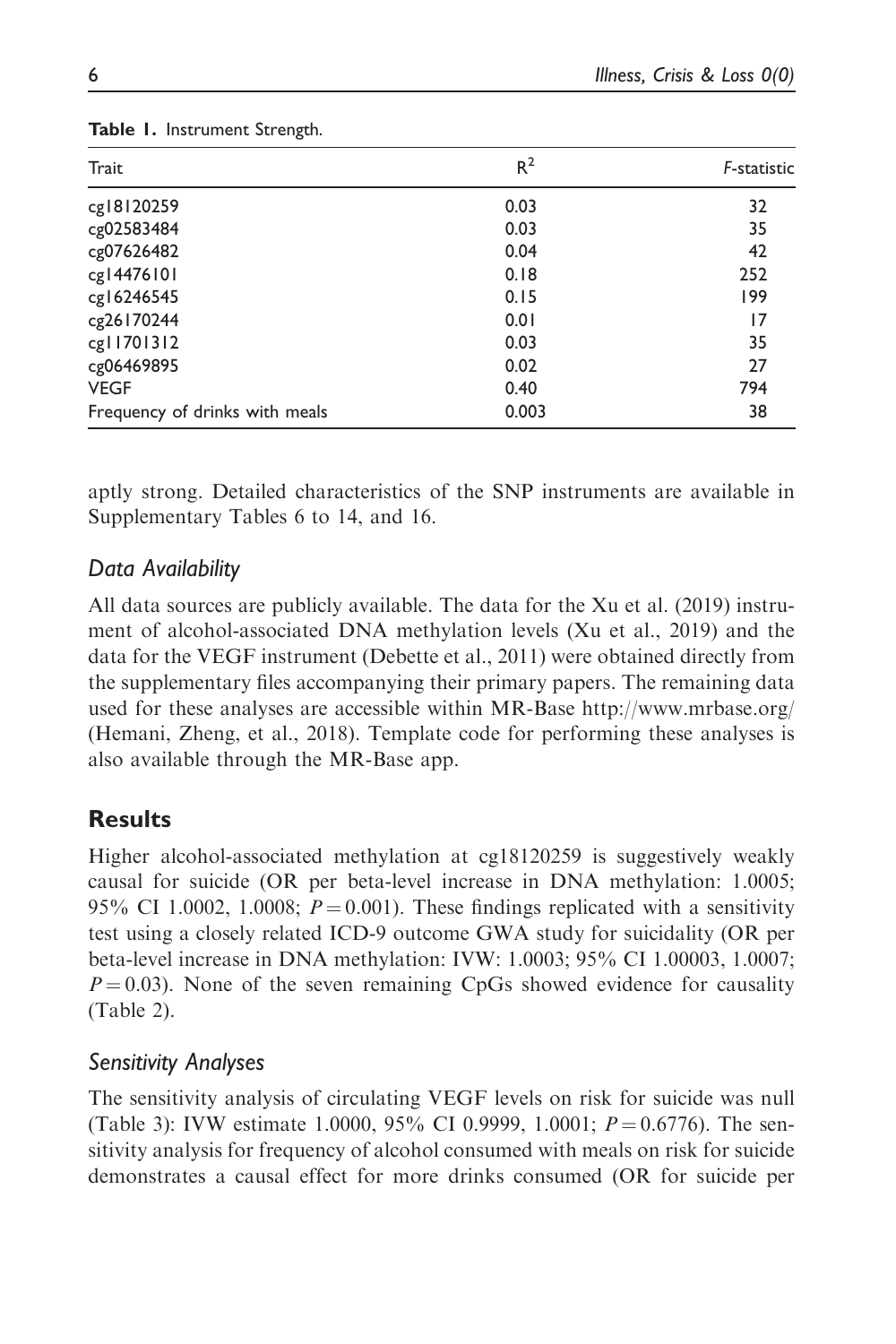| CpG        | Suicide<br>phenotype     | MR method  | Num.<br><b>SNPs</b> | Odds<br>Ratio | Lower<br>95% CI | Upper<br>95% CI | P-value |
|------------|--------------------------|------------|---------------------|---------------|-----------------|-----------------|---------|
| cg18120259 | ICD-9 E9500              | Wald ratio | L                   | 1.0005        | 1.0002          | 1.0008          | 0.001   |
| cg18120259 | ICD-9 E9503 <sup>a</sup> | Wald ratio |                     | 1.0003        | 1.0000          | 1.0006          | 0.030   |
| cg02583484 | ICD-9 E9500              | Wald ratio |                     | 1.0000        | 0.9996          | 1.0003          | 0.866   |
| cg02583484 | ICD-9 E9503 <sup>a</sup> | Wald ratio |                     | 0.9998        | 0.9994          | 1.0001          | 0.155   |
| cg07626482 | ICD-9 E9500              | Wald ratio |                     | 0.9999        | 0.9996          | 1.0001          | 0.312   |
| cg07626482 | ICD-9 E9503              | Wald ratio | ı                   | 1.0000        | 0.9997          | 1.0003          | 0.973   |
| cg14476101 | ICD-9 E9500              | <b>IVW</b> | $\mathfrak{p}$      | 1.0000        | 0.9999          | 1.0001          | 0.663   |
| cg14476101 | ICD-9 E9503 <sup>a</sup> | <b>IVW</b> | $\mathfrak{p}$      | 1.0000        | 0.9999          | 1.0001          | 0.519   |
| cg16246545 | ICD-9 E9500              | Wald ratio |                     | 1.0000        | 0.9998          | 1.0001          | 0.484   |
| cg16246545 | ICD-9 E9503 <sup>a</sup> | Wald ratio | ı                   | 1.0000        | 0.9999          | 1.0001          | 0.770   |
| cg26170244 | ICD-9 E9500              | Wald ratio | ı                   | 1.0000        | 0.9996          | 1.0004          | 0.916   |
| cg26170244 | ICD-9 E9503 <sup>a</sup> | Wald ratio | ı                   | 1.0001        | 0.9997          | 1.0005          | 0.670   |
| cg11701312 | ICD-9 E9500              | Wald ratio | ı                   | 1.0002        | 0.9999          | 1.0005          | 0.235   |
| cg11701312 | ICD-9 E9503 <sup>a</sup> | Wald ratio | L                   | 0.9999        | 0.9996          | 1.0002          | 0.654   |
| cg06469895 | ICD-9 E9500              | Wald ratio |                     | 1.0001        | 0.9997          | 1.0004          | 0.674   |
| cg06469895 | ICD-9 E9503 <sup>a</sup> | Wald ratio |                     | 0.9998        | 0.9995          | 1.0001          | 0.255   |

Table 2. Causal Effect Estimates for the Association of Alcohol-Associated DNA Methylation on Risk for Suicide.

 $^{\text{a}}$ Sensitivity replication. IVW  $=$  inverse-weighted variance; CI  $=$  confidence interval.

| MR test         | <b>SNPs</b> | Odds ratio | Lower 95% CI | Upper 95% CI | P-value |
|-----------------|-------------|------------|--------------|--------------|---------|
| <b>IVW</b>      |             | 1.0000     | 0.9999       | 1.0001       | 0.6776  |
| MR-Egger        |             | 1.0000     | 0.9998       | 1.0001       | 0.7416  |
| Weighted median | 3           | 1.0000     | 0.9999       | 1.0001       | 0.8373  |
| Weighted mode   |             | 1.0000     | 0.9999       | 1.0001       | 0.7791  |

Table 3. Causal Effect Estimates for VEGF Levels on Risk for Suicide.

 $IVW =$  inverse-variance weighted;  $CI =$  confidence interval.

category higher of drinking: IVW estimate 1.0013; 95% CI 1.0002, 1.0024;  $P = 0.0184$  (Table 4).

# **Discussion**

Regarding the relationships between DNA methylation, VEGF levels, and suicidality, four possibilities are considered: (i) VEGF levels could influence suicide through cg18120259 (vertical pleiotropy); (ii) cg18120259 could regulate VEGF levels and hence suicidality (vertical pleiotropy); (iii) cg18120259 and VEGF levels could have independent, direct influences on suicidality (horizontal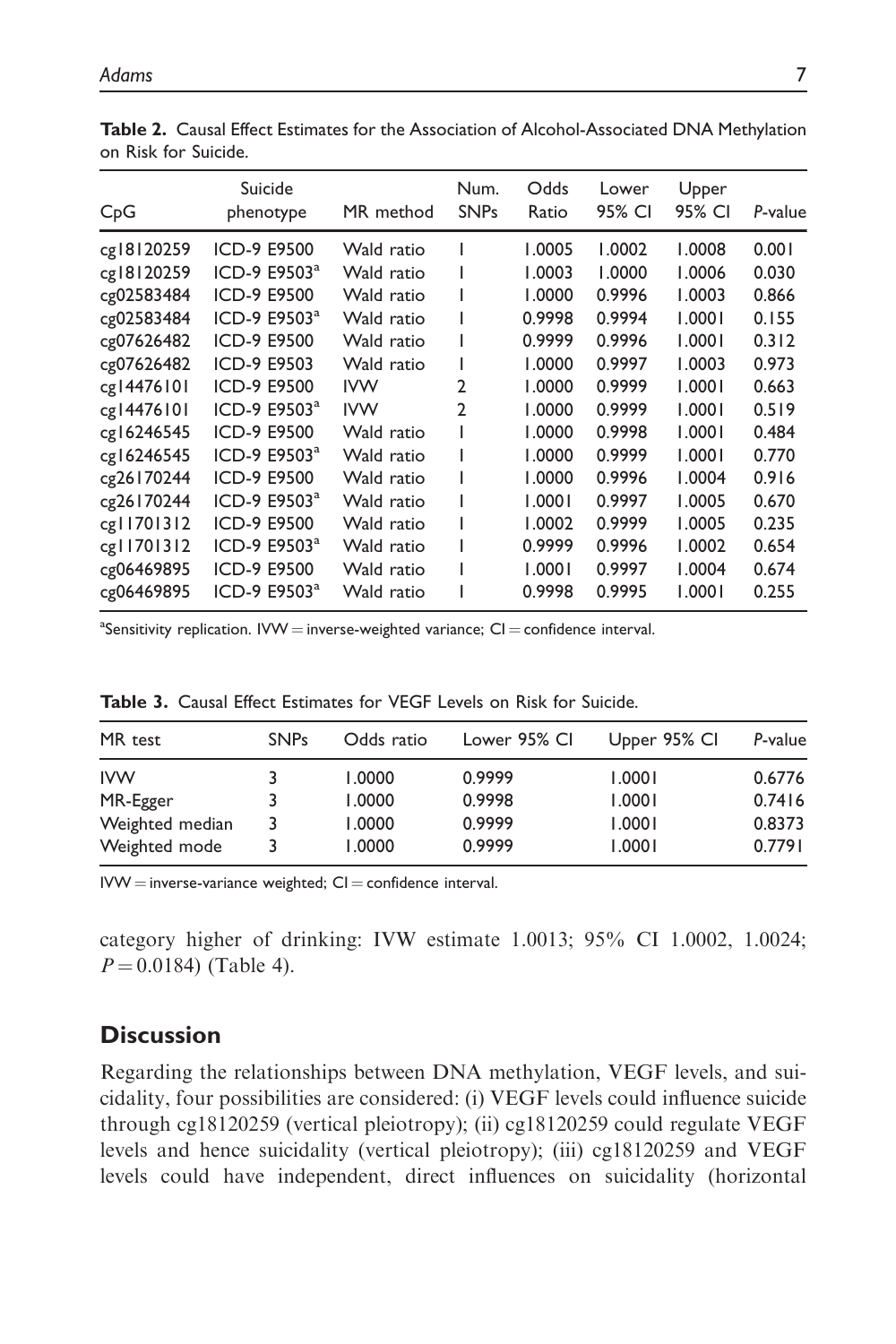| MR test         | <b>SNPs</b>     | Odds ratio | Lower 95% CI | Upper 95% CI | P-value |
|-----------------|-----------------|------------|--------------|--------------|---------|
| <b>IVW</b>      | 14              | 1.0013     | 1.0002       | 1.0024       | 0.0184  |
| MR-Egger        | 14              | 1.0052     | 0.9943       | 1.0163       | 0.3694  |
| Weighted median | $\overline{14}$ | 1.0008     | 0.9994       | 1.0021       | 0.2783  |
| Weighted mode   | 14              | 1.0004     | 0.9981       | 1.0026       | 0.7633  |

Table 4. Causal Effect Estimates for Frequency of Alcohol Consumed With Meals Among Those Who Drink on Risk for Suicide.

 $IVW =$  inverse-variance weighted;  $CI =$  confidence interval.

pleiotropy); (iv) and the findings implicating methylation of cg18120259 in suicidality could be explained by confounding from an unmeasured trait; i.e., the hypermethylation of cg18120259 could be a biomarker associated with a causal trait in individuals who are at-risk for suicide.cg18120259 is instrumented by a cis-mQTL (rs9472155) that is associated with VEGF levels. Since higher methylation levels typically downregulate expression, these findings might imply that alcohol-associated higher methylation of cg18120259 acts to downregulate VEGFA. However, from the MR results, there is no evidence for a direct, causal effect of VEGF levels on risk for suicide, suggesting the lower levels of VEGF that have been previously reported in suicide attempters are marking but not causing the behavior. This is evidence against explanations (i), (ii), and (iii); i.e., the finding for hypermethylation of cg18120259 increasing risk for suicide does not appear to be confounded by VEGF levels or occurring through them. Because VEGF levels are the only documented trait associated with rs9472155 (Supplementary Table 15), the null MR provides some evidence against horizontal pleiotropy. Notwithstanding, the numbers of suicide cases in the two outcome GWA are small. Exploring the possibility that VEGF confers a causal effect should be reconsidered when more cases are available in public GWA studies of suicide. Further, the small number of suicide cases for the tests of DNA methylation on suicidality might also have led to Type 1 error. This possibility is mitigated some by the replication with the MR analysis of the closely related suicidality phenotype and by the MR of frequency of alcohol consumed with meals on suicidality, which showed that frequency of drinking among drinkers does increase risk for suicide. It is unlikely that these separate and biologically plausible tests performed with three separate outcome GWA studies of suicidality are chance artefacts.

That leaves confounding by an unmeasured endophenotype (iv). A look-up of rs9472155 in the UCSC Genome Browser reveals that it is at transcription factor binding site for the estrogen receptor alpha ( $ER\alpha$ ), encoded by  $ESRI$ (6q25.1) (Kent et al., 2002). However, while estrogen has been hypothesized to play a role in the pathophysiology of suicidality, a case-control study examining genetic variants in *ESR1* among suicide attempters and healthy controls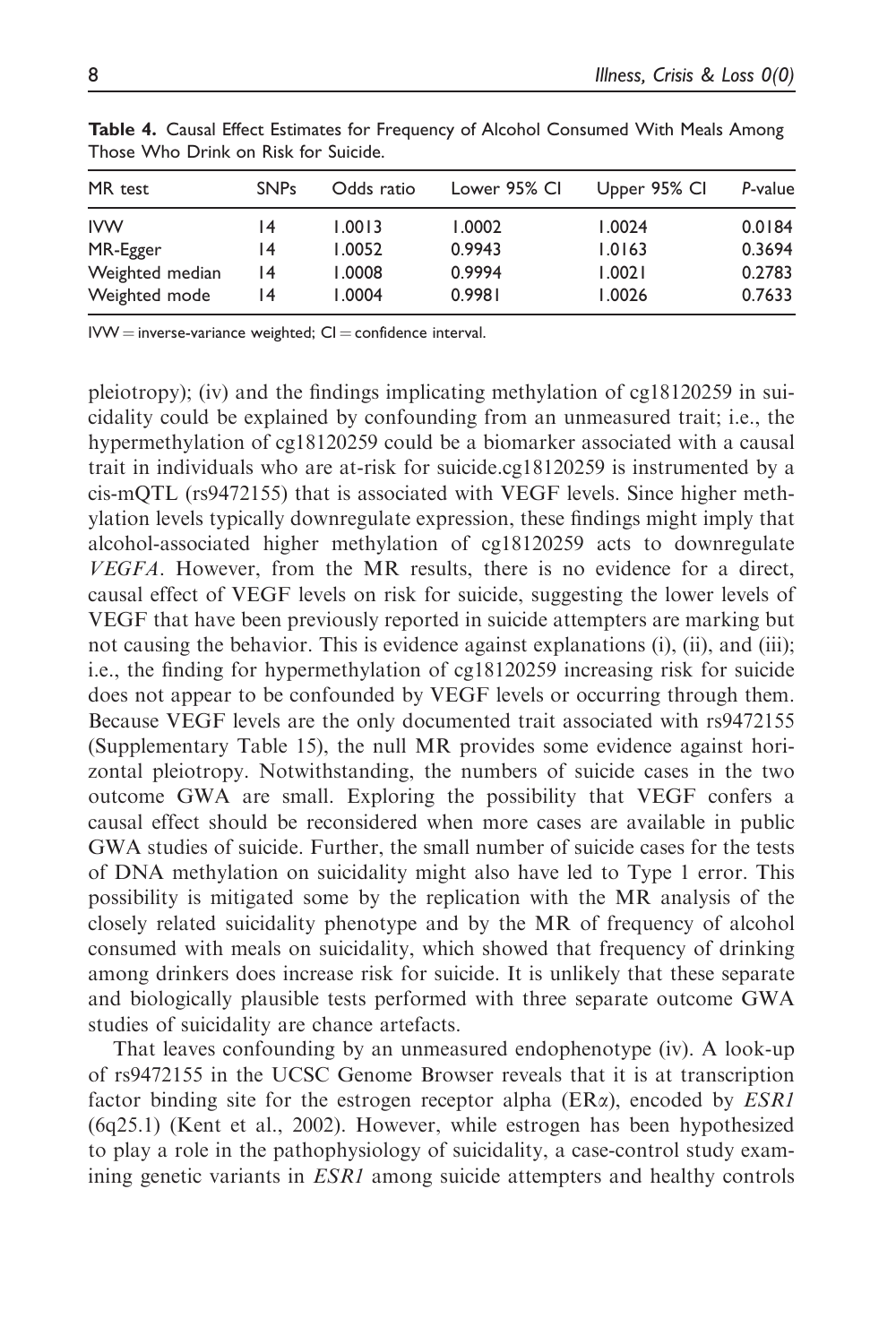found no evidence that  $ER\alpha$  contributes strongly to the risk for suicide (Giegling et al., 2008). Thus, while a limitation of the present study is that computational methods to test pleiotropy directly were unavailable for investigation of DNA methylation, probing biologically plausible confounders revealed little evidence for confounding (iv). Since the possibility cannot be ruled out, hypermethylation of cg18120259 could be a biomarker that tags a true underlying causal factor or itself a molecular driver of alcohol-associated suicide. Either way, should these preliminary findings replicate in future studies, this information might be harnessed for early detection of at-risk individuals, thereby possibly reducing the burden of suicide – it could help save lives.

Replication of these findings is crucial, as is triangulation of evidence experimentally and with epidemiologic approaches other than MR. Perhaps the biggest unknown limitation and potential bias inherent to the present to the study, and yet to be mentioned, is whether male veterans differ substantially from the population in the UK Biobank used to obtain the GWA study data for suicidal behavior. It is unknown what type of bias differences between male veterans and a population of non-veterans that includes females could introduce in the context of alcohol-associated changes in methylation.

A strength of this study is that there is unlikely to be much participant overlap between the exposure and outcome GWA studies used in the primary two-sample MR designs (Burgess et al., 2016). This means that bias from sample overlap is minimized. Also, the study points to two promising molecular mechanisms that might be explored in future studies.

Future MR investigations of alcohol-associated DNA methylation changes on suicidality would best be done using multivariable MR – with full summary data for alcohol-induced DNA methylation and full summary data of VEGF levels (currently not available publicly) – and include an outcome GWA study of suicidality that includes many more cases of suicide. Multivariable MR would permit a formal statistical assessment of the pleiotropy between DNA methylation and VEGF. Though the sensitivity analyses here already do this, including more cases would reduce concerns for both Type 1 and 2 error from a possible lack of statistical power. Since the data for alcohol-associated changes in methylation already exists for male veterans, the best GWA study of suicidal behavior for a replication study would use the summary statistics from a GWA study of suicidal behavior among male veterans.

### Declaration of Conflicting Interests

The author(s) declared no potential conflicts of interest with respect to the research, authorship, and/or publication of this article.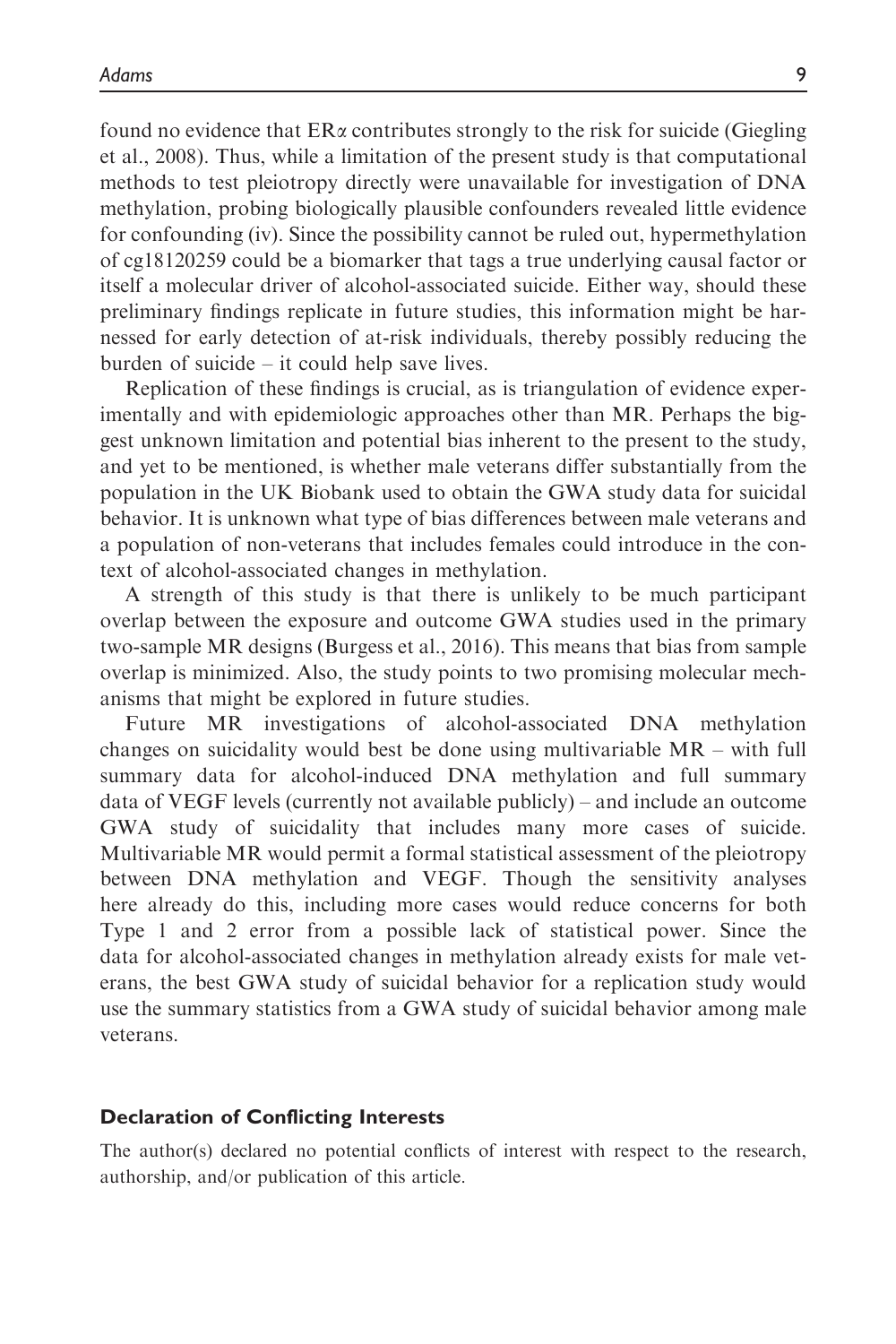### Funding

The author(s) received no financial support for the research, authorship, and/or publication of this article.

### ORCID iD

Charleen D. Adams  $\Box$  <https://orcid.org/0000-0002-5817-7226>

#### Supplemental Material

Supplemental material for this article is available online.

### References

- Borges, G., Bagge, C., Cherpitel, C. J., Conner, K., Orozco, R., & Rossow, I. (2017). A meta-analysis of acute alcohol use and the risk of suicide attempt. Psychological Medicine, 47(5), 949–957.<https://doi.org/10.1016/j.physbeh.2017.03.040>
- Bowden, J., Smith, G. D., & Burgess, S. (2015). Mendelian randomization with invalid instruments: Effect estimation and bias detection through egger regression. International Journal of Epidemiology, 44(2), 512–525. [https://doi.org/10.1093/ije/](https://doi.org/10.1093/ije/dyv080) [dyv080](https://doi.org/10.1093/ije/dyv080)
- Bremner, J. (2020, April 1). U.S. alcohol sales increase 55 percent in one week amid cornonavirus pandemic. Newsweek. [https://www.newsweek.com/us-alcohol-sales](https://www.newsweek.com/us-alcohol-sales-increase-55-percent-one-week-amid-coronavirus-pandemic-1495510)[increase-55-percent-one-week-amid-coronavirus-pandemic-1495510](https://www.newsweek.com/us-alcohol-sales-increase-55-percent-one-week-amid-coronavirus-pandemic-1495510)
- Burgess, S., & Thompson, S. G. (2011). Avoiding bias from weak instruments in Mendelian randomization studies. *International Journal of Epidemiology*, 40(3), 755–764.<https://doi.org/10.1093/ije/dyr036>
- Burgess, S., & Thompson, S. G. (2017). Interpreting findings from Mendelian randomization using the MR-Egger method. European Journal of Epidemiology, 32(5), 377–389.<https://doi.org/10.1007/s10654-017-0255-x>
- Burgess, S., Butterworth, A., & Thompson, S. G. (2013). Mendelian randomization analysis with multiple genetic variants using summarized data. Genetic Epidemiology, 37(7), 658–665.<https://doi.org/10.1002/gepi.21758>
- Burgess, S., Davies, N. M., & Thompson, S. G. (2016). Bias due to participant overlap in two-sample Mendelian randomization. Genetic Epidemiology, 40(7), 597–608. [https://](https://doi.org/10.1002/gepi.21998) [doi.org/10.1002/gepi.21998](https://doi.org/10.1002/gepi.21998)
- Collins, R. (2012). What makes UK biobank special? Lancet (London, England), 379(9822), 1173–1174.<https://doi.org/10.1016/S0140-6736>(12)60404-8
- Davey Smith, G., & Ebrahim, S. (2003). "Mendelian randomization": Can genetic epidemiology contribute to understanding environmental determinants of disease? International Journal of Epidemiology, 32(1), 1–22.<https://doi.org/10.1093/ije/dyg070>
- Davey Smith, G., & Hemani, G. (2014). Mendelian randomization: Genetic anchors for causal inference in epidemiological studies. Human Molecular Genetics, 23(R1), R89–R98.<https://doi.org/10.1093/hmg/ddu328>
- Debette, S., Visvikis-Siest, S., Chen, M.-H., Ndiaye, N.-C., Song, C., Destefano, A., Safa, R., Azimi Nezhad, M., Sawyer, D., Marteau, J.-B., Xanthakis, V., Siest, G., Sullivan, L., Pfister, M., Smith, H., Choi, S.-H., Lamont, J., Lind, L., Yang, Q., ... Seshadri, S.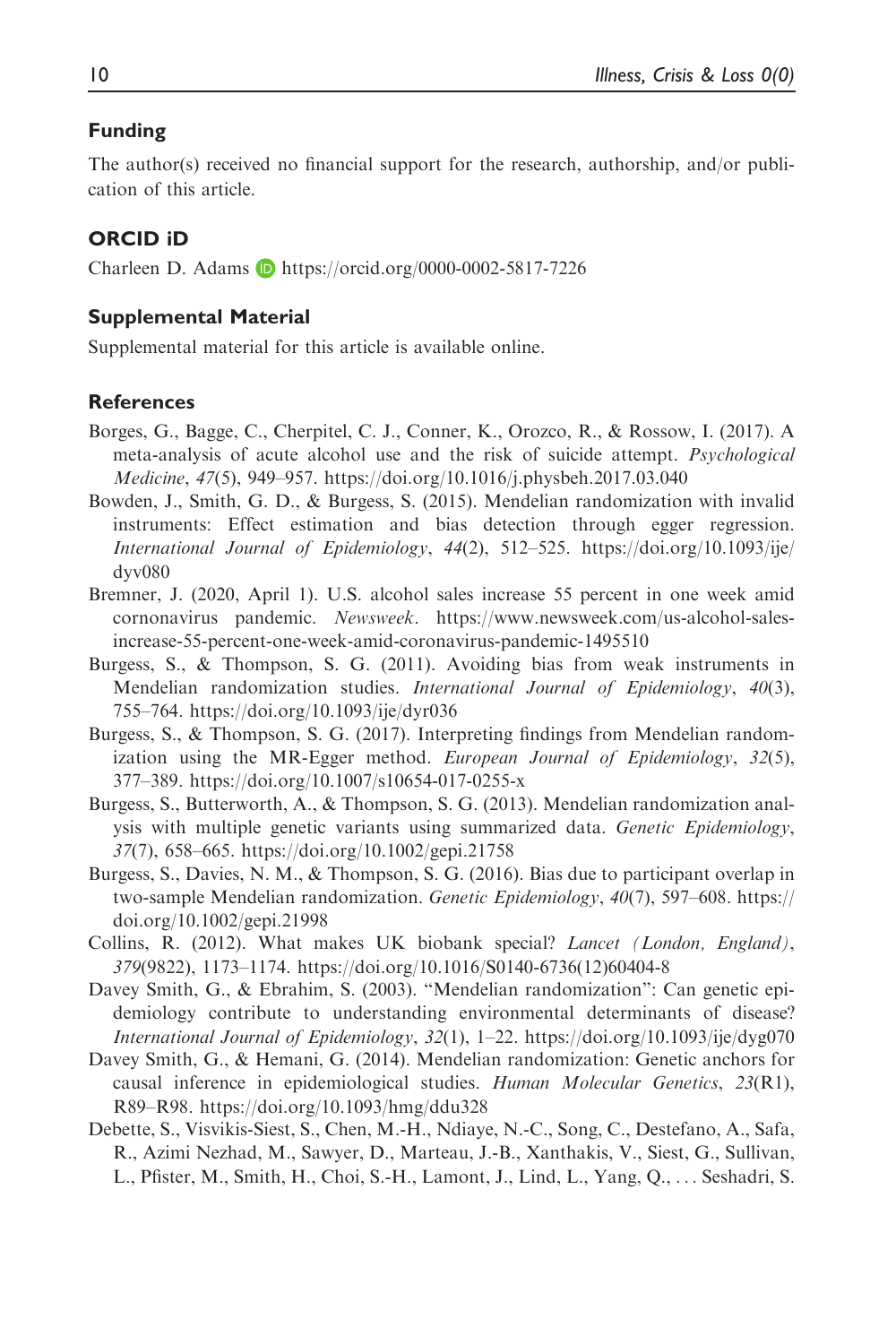(2011). Identification of cis and trans acting genetic variants explaining up to half the variation in circulating VEGF levels. Circulation Research, 109(5), 554–563. [https://](https://doi.org/10.1161/CIRCRESAHA.111.243790.Identification) [doi.org/10.1161/CIRCRESAHA.111.243790.Identification](https://doi.org/10.1161/CIRCRESAHA.111.243790.Identification)

- Didelez, V., & Sheehan, N. (2007). Mendelian randomization as an instrumental variable approach to causal inference. Statistical Methods in Medical Research, 16(4), 309–330. <https://doi.org/10.1177/0962280206077743>
- Garcia-Alvarez, L., Fuente-Tomas, L. D., la, Saiz, P. A., Garcia-Portilla, M., Feminine, P., & Bobes, J. (2020). Will changes in alcohol and tobacco use be seen during the COVID-19 lockdown? Adicciones, 32(2), 85–89.<https://doi.org/10.20882/adicciones.1546>
- Gaunt, T. R., Shihab, H. A., Hemani, G., Min, J. L., Woodward, G., Lyttleton, O., Zheng, J., Duggirala, A., McArdle, W. L., Ho, K., Ring, S. M., Evans, D. M., Davey Smith, G., & Relton, C. L. (2016). Systematic identification of genetic influences on methylation across the human life course. Genome Biology, 17(1), 61. [https://doi.org/](https://doi.org/10.1186/s13059-016-0926-z) [10.1186/s13059-016-0926-z](https://doi.org/10.1186/s13059-016-0926-z)
- Giegling, I., Rujescu, D., Mandelli, L., Schneider, B., Hartmann, A. M., Schnabel, A., Maurer, K., De Ronchi, D., Möller, H.-J., & Serretti, A. (2008). Estrogen receptor gene 1 variants are not associated with suicidal behavior. Psychiatry Research, 160(1), 1–7.<https://doi.org/10.1016/j.psychres.2007.05.007>
- Hemani, G., Bowden, J., & Smith, G. D. (2018). Evaluating the potential role of pleiotropy in mendelian randomization studies. Hum Mol Genet,  $27(R2)$ , 195–208. [https://](https://doi.org/10.1093/hmg/ddy163) [doi.org/10.1093/hmg/ddy163](https://doi.org/10.1093/hmg/ddy163)
- Hemani, G., Zheng, J., Elsworth, B., Wade, K. H., Haberland, V., Baird, D., Laurin, C., Burgess, S., Bowden, J., Langdon, R., Tan, V. Y., Yarmolinsky, J., Shihab, H. A., Timpson, N. J., Evans, D. M., Relton, C., Martin, R. M., Davey Smith, G., Gaunt, T. R., & Haycock, P. C. (2018). The MR-Base platform supports systematic causal inference across the human phenome. eLife, 7, 1–29.
- Isung, J., Mobarrez, F., Nordström, P., Ásberg, M., & Jokinen, J. (2012). Low plasma vascular endothelial growth factor (VEGF) associated with completed suicide. The World Journal of Biological Psychiatry : The Official Journal of the World Federation of Societies of Biological Psychiatry, 13(6), 468–473. [https://doi.org/10.3109/15622975.](https://doi.org/10.3109/15622975.2011.624549) [2011.624549](https://doi.org/10.3109/15622975.2011.624549)
- Johnson, T. (2012). Efficient calculation for multi-SNP genetic risk scores. In American Society of Human Genetics Annual Meeting. San Francisco. [https://doi.org/10.1038/](https://doi.org/10.1038/ng.784) [ng.784.](https://doi.org/10.1038/ng.784)
- Kamat, M. A., Blackshaw, J. A., Young, R., Surendran, P., Burgess, S., Danesh, J., Butterworth, A. S., & Staley, J. R. (2019). PhenoScanner V2: An expanded tool for searching human genotype–phenotype associations. Bioinformatics (Oxford, England), 35(22), 4851–4853.<https://doi.org/10.1093/bioinformatics/btz469>
- Kent, W., Sugnet, C., Furey, T., Roskin, K., Pringle, T., Zahler, A., & Haussler, D. (2002). The human genome browser at UCSC. Genome Research, 12(6), 996–1006.
- Neale Lab. (2017). Rapid GWAS of thousands of phenotypes for 337,000 samples in the UK Biobank. [http://www.nealelab.is/blog/2017/7/19/rapid-gwas-of-thousands-of-ph](http://www.nealelab.is/blog/2017/7/19/rapid-gwas-of-thousands-of-phenotypes-for-337000-samples-in-the-uk-biobank) [enotypes-for-337000-samples-in-the-uk-biobank](http://www.nealelab.is/blog/2017/7/19/rapid-gwas-of-thousands-of-phenotypes-for-337000-samples-in-the-uk-biobank)
- Pierce, B. L., & Burgess, S. (2013). Efficient design for Mendelian randomization studies: Subsample and 2-sample instrumental variable estimators. American Journal of Epidemiology, 178(7), 1177–1184.<https://doi.org/10.1093/aje/kwt084>